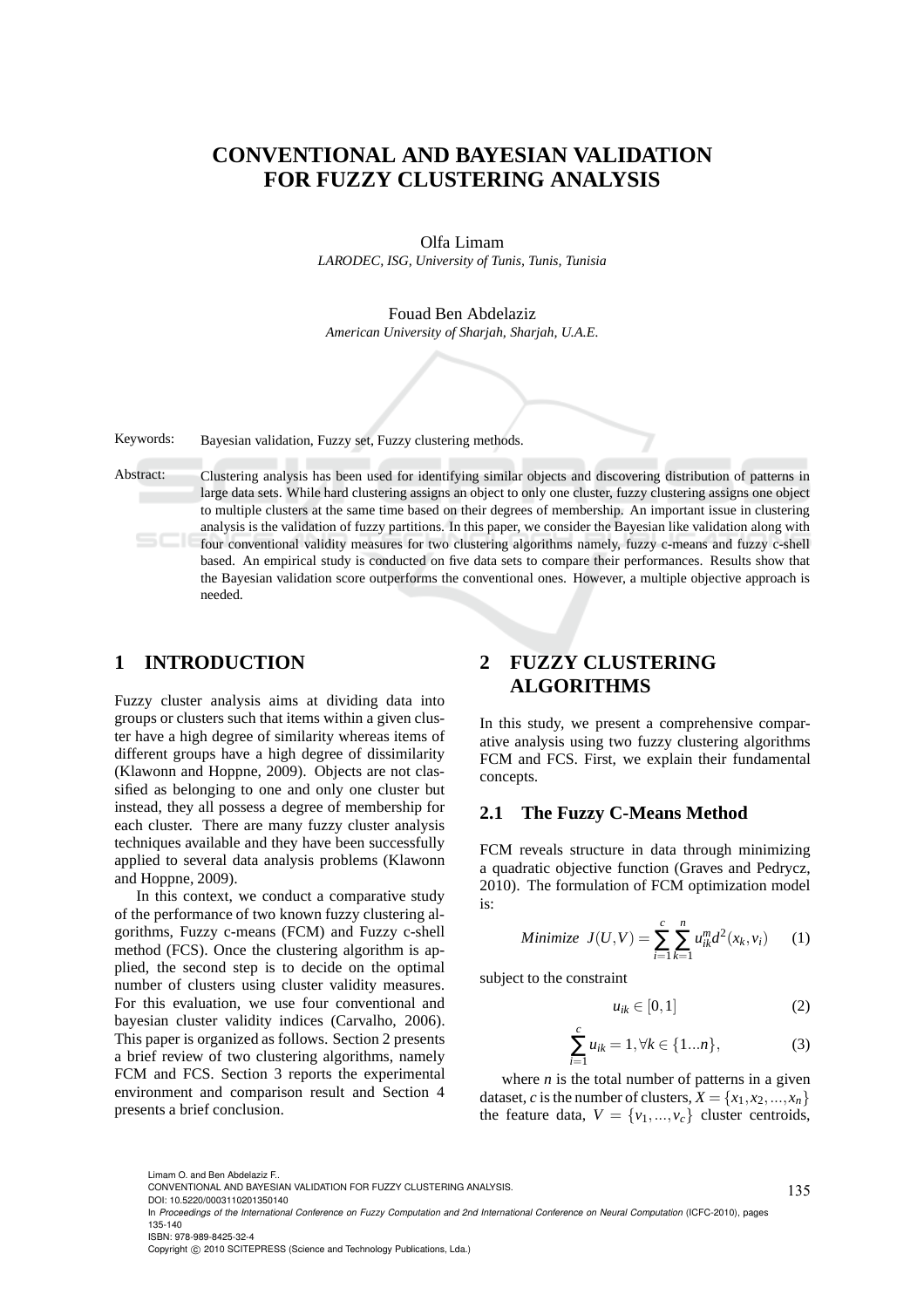$U = [u_{ik}]_{c*n}$  denotes the fuzzy partition matrix,  $u_{ik}$  is the membership degree of pattern  $x_k$  to the *i*th cluster. The distance  $d(x_k, v_i)$ , noted as  $d_{ik}$ , is the Euclidean distance norm between object  $x_k$  and center  $v_i$  and  $m$ is the fuzzification exponent. The respective membership functions and cluster centroids to solve the constrained optimization problem, given in (Bezdek, 1974) are as follows:

> $v_i = \frac{\sum_{k=1}^{n} u_{ik}^m * x_k}{\sum_{k=1}^{n} u_{ik}^m}$  $\sum_{k=1}^n u_{ik}^m$

and

$$
=\frac{1}{\sum_{j=1}^{c}(\frac{d_{ik}^{2}}{d_{jk}^{2}})^{1/m-1}}.
$$
\n(5)

 $(4)$ 

FCM algorithm is stated as follows:

 $u_{ik}$ 

- 1. Fix  $c, 2 \leq c \leq n$ , fix  $m, 1 \leq m \leq \infty$ , initialize the fuzzy membership matrix  $U = [u_{ik}]_{c*n}$ ,
- 2. Calculate c fuzzy cluster centers using Equation 4.
- 3. Update the membership matrix  $U$  using Equation  $\sim$  5. Else go to step 3. 5, until  $||U^l - U^{l-1}|| < \varepsilon$ , then stop.
- 4. Else return to 2.

FCM algorithm has proven to be a very popular clustering method. Mainly, it is applied for hyperspherical shaped data. However, FCM has some shortcomings. It suffers from the convergence to local minimum when the number of clusters increases. Also, it shows a sensitivity to initialization parameter values and dependence on data characteristics. It requires initialization for prototypes while actually a good initialization is difficult to assess. Moreover, it requires the number of clusters to be known a priori. Therefore, an extensive evaluation is required (Wang and Zhang, 2007).

### **2.2 The Fuzzy C-Shell Method**

FCS is an extension of the FCM algorithm where the boundaries of spheres and ellipsoids are detected. The prototype for a circular shell cluster is described by its center point and a shell radius as an additional parameter,  $v_i$ ,  $r_i$ , respectively (Dave, 1990). The objective function for FCS is given by :

Minimize 
$$
J(U, v, r) = \sum_{i=1}^{c} \sum_{k=1}^{n} u_{ik}^{m} d(x_k, (v_i, r_i))^{2}
$$
, (6)

where the distance measure  $d(x_k, (v_i, r_i))$  is the Euclidean norm between  $x_j$ ,  $v_i$  and  $r_i$  and it is defined as follows:

$$
d(x_k, (v_i, r_i))^2 = (||x_k - v_i||) - r_i)^2.
$$
 (7)

FCS algorithm produces a fuzzy partition of the data set via optimization of the previous objective function. The resulting cluster centroids and membership functions are given by the following:

$$
v_i = \frac{\sum_{k=1}^{n} u_{ik}^m * x_k}{\sum_{k=1}^{n} u_{ik}^m},\tag{8}
$$

$$
u_{ik} = \frac{1}{\sum_{j=1}^{c} \left(\frac{d_{ik}^2}{d_{jk}^2}\right)^{2/m-1}}.
$$
\n(9)

FCS algorithm is stated as follows:

- 1. Fix  $c, 2 \leq c \leq n$ , Fix *m*, initialize the fuzzy membership matrix  $U = [u_{ik}]_{c*n}$ .
- 2. Calculate cluster centers using Equation 8 and update memberships  $u_{ij}$  based on Equation 9
- 3. Calculate the *dik* defined in Equation 7.
- 4. Update the membership matrix, until  $||U^l |U^{\overline{l}-1}|$  | < ε then stop
- 

FCS algorithms are computationally expensive because their updating equation requires a non linear equation to be solved iteratively. Hence, it requires a suitable method to solve non-linear equations (Dave, 1990). In the following section, we conduct a comparative study to assess the performance of different cluster validity measures.

# **3 A COMPARATIVE STUDY OF FUZZY CLUSTER ANALYSIS**

First, we introduce conventional and bayesian validation cluster validity measures. Then, we conduct an experimental study on five datasets.

## **3.1 Conventional and Bayesian Cluster Validity Measures**

There are many fuzzy clustering validity indices to evaluate clustering results (Cho and Yoo, 2006). In this section, we review five of them, namely partition coefficient, classification entropy, Fukuyama-Suengo, Xie-beni Index and Bayesian Score.

#### **3.1.1 Partition coefficient**

(Bezdek, 1974) proposed a cluster validity index for fuzzy clustering named partition coefficient (*PC*). This index determines the performance measure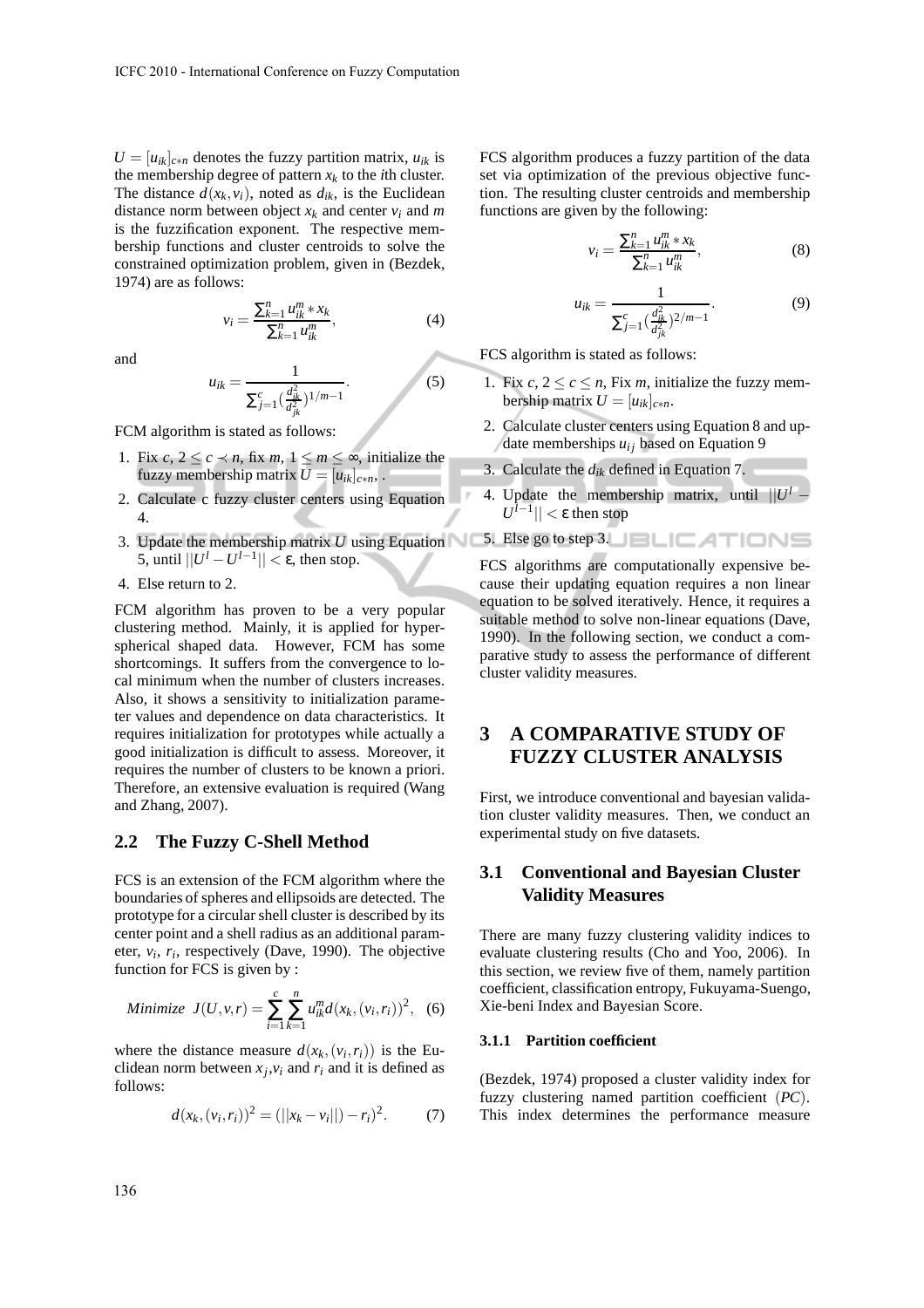based on minimizing the overall content of pairwise fuzzy intersection in *U*. The PC index is given by:

$$
PC(U, c) = \frac{\sum_{j=1}^{n} \sum_{i=1}^{c} (u_{ij})^2}{n}, \quad (10)
$$

ranging within  $[1/c, 1]$ . Optimal number of clusters is obtained by maximizing the value of *PC* with respect to a certain value of *c*. However, this index does not perform well in large datasets because the value of *PC* decreases monotonically when *n* gets large (Halkidi et al., 2001)(Cho and Yoo, 2006) (Wang and Zhang, 2007).

#### **3.1.2 Classification entropy**

Also, (Bezdek, 1974) proposed the classification entropy (*CE*). It is a scalar measure of the amount of fuzziness in a given *U* and it is one of the most widely used cluster validity indices. CE index is defined as follows :

$$
CE(U, c) = \frac{-\sum_{j=1}^{n} \sum_{i=1}^{c} u_{ij} \log_a(u_{ij})}{n}, \quad (11)
$$

where, CE values range within  $[0, log<sub>a</sub>c]$ , with *a* is the base of logarithm. Optimal partition is obtained by minimizing the value of CE with respect to a certain value of *c*. Also, CE is monotonically decreasing as c gets larger.

The PC and CE indices use only membership values and do not take into consideration of cluster structure (Halkidi et al., 2001)(Cho and Yoo, 2006) (Wang and Zhang, 2007).

#### **3.1.3 Fukuyama-Suengo**

(Fukuyama and Suengo, 1989) proposed a Fukuyama-Suengo (FS) to validate the clustering by combining the compactness and separateness. The FS index is given by the following:

$$
FS(U, V, X) = \sum_{i=1}^{c} \sum_{j=1}^{n} (u_{ij})^{m} (||x_j - v_i||^2 - ||v_i - \bar{v}||^2),
$$
\n(12)

where  $\bar{v} = \sum_{i=1}^{n} x_i/n$ . The term  $||x_j - v_i||^2$  measures the compactness of clusters as the distance between the representation element  $x_i$  and cluster centroids  $v_i$ of each cluster *i*, and  $||v_i - \bar{v}||^2$  measures the separation between each cluster centroid  $v_i$  and the mean of cluster centroids  $\bar{v}$ . An optimal cluster is founded by minimizing FS to produce the best fuzzy partition result of a given dataset. FS, as PC and CE, is monotonically decreasing when *c* gets large (Halkidi et al., 2001)(Cho and Yoo, 2006)

(Wang and Zhang, 2007).

#### **3.1.4 Xie-beni Index**

(Xie and Beni, 1991) proposed a Xie-beni Index (XB) as a validity index based on compactness and separateness. The XB index is defined as follows:

$$
XB(U, V, X) = \frac{\sum_{i=1}^{c} \sum_{j=1}^{n} u_{ij}^{2} (||v_i - x_j||^2)}{n * d_{min}^2},
$$
 (13)

where  $d_{min} = min_{i,j} ||v_i - v_j||$ . The numerator measures the compactness of the fuzzy partition, using the distance between the center of cluster  $v_i$  and a representative element  $x_j$ , weighted by the fuzzy partition membership of data point *j* to cluster *i*. The denominator, denoting the strength of the separation between clusters is defined as the minimum distance between cluster centers weighted by *n*. The good partition is found by minimizing XB index with respect to a certain value of *c*. XB index is monotonically decreasing when the number of clusters gets very large and close to *n* (Halkidi et al., 2001)(Cho and Yoo, 2006) (Wang and Zhang, 2007)(Yang et al., 2006).

3.1.5 Bayesian Score 
$$
\Box
$$
  $\Box$   $\Box$   $\Box$   $\Box$   $\Box$ 

(Cho and Yoo, 2006) proposed a Bayesian score (BS) by formally transferring the principles of the classic Bayes' theorem to memberships. Unlike conventional measures, based on the distance between clusters, the Bayesian like validation method selects the fuzzy partition with the highest membership degree in the dataset. It selects a partition with the maximum membership as an optimal cluster partition. The BS index is given in the following:

$$
BS = \frac{\sum_{i=1}^{c} P(C_i/D_i)}{C}
$$
\n
$$
= \frac{\sum_{i=1}^{c} \prod_{j=1}^{n} P(C_i) P(d_{ij}|C_i) / P(d_{ij})}{C},
$$
\n(14)

 $P(c_i)$  and  $P(d_{ij})$  are calculated as follows:

$$
P(C_i) = \frac{\sum_{j=1, u_{ij} \ge \alpha}^{n} u_{ij}}{\sum_{j=1}^{n} \sum_{i=1}^{c} u_{ij}},
$$
\n(15)

$$
P(d_{ij}) = \sum_{i=1}^{c} P(C_i) P(d_{ij}/C_i) = \sum_{i=1}^{c} P(C_i) u_{ij}, \quad (16)
$$

where 
$$
D_i = \{d_{ij}/u_{ij} > \alpha, 1 \le j \le n\}
$$
 and  $N_i = n(D_i)$ .

The optimal number of clusters is chosen where BS is

maximized (Halkidi et al., 2001)(Cho and Yoo, 2006).

All indices suffer from their monotonous dependence on the number of clusters. They show their sensitivity to the initialization parameter, more specifically to the fuzzifier m, and they lack direct connection to the dataset structure. Hence, they do not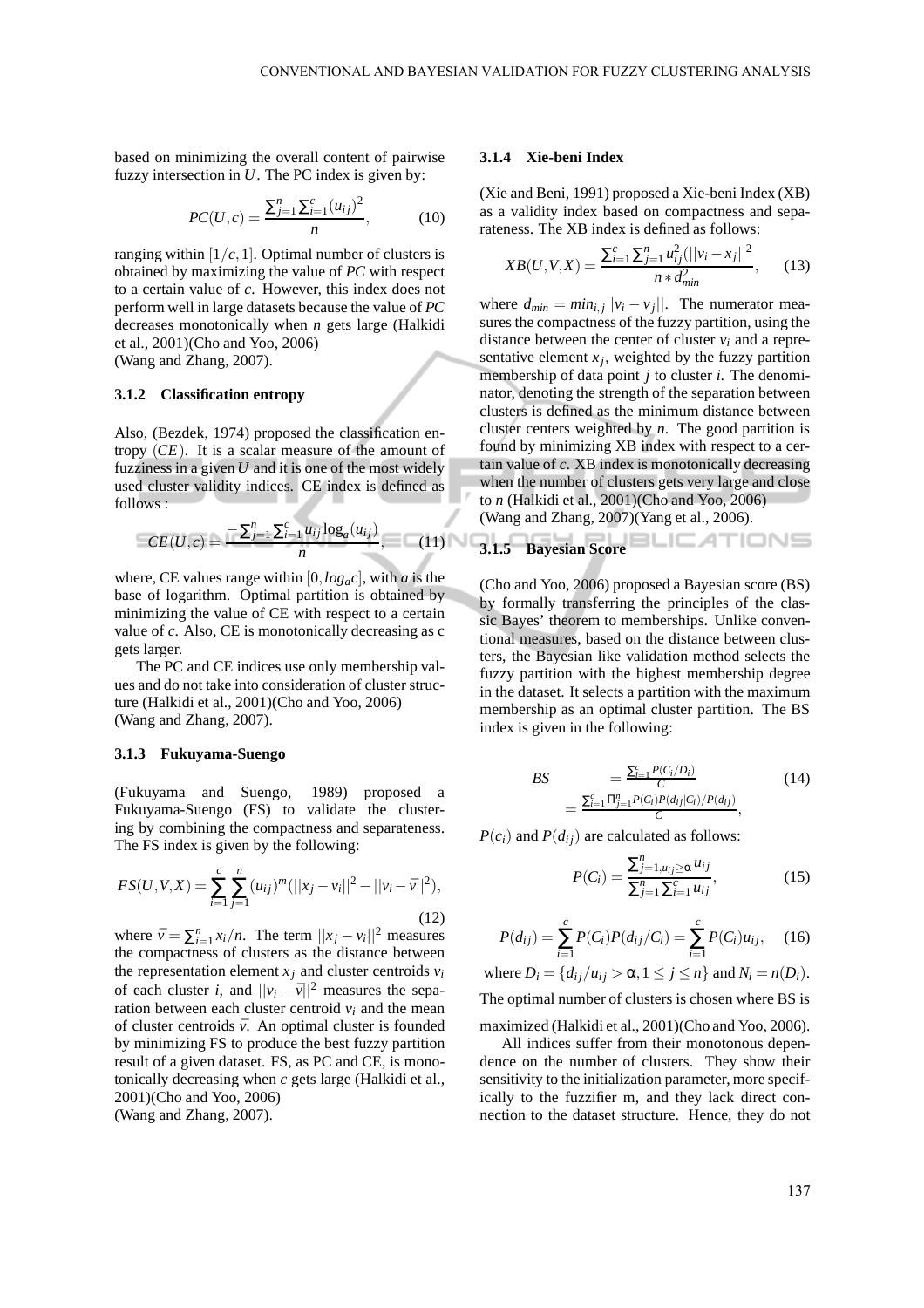|         | PC            | CE.                | $\overline{\text{FS}}$ | XB        | BS.           |
|---------|---------------|--------------------|------------------------|-----------|---------------|
| Cluster | FCM FCS       | FCM FCS            | FCM FCS                | FCM FCS   | FCM FCS       |
| 5       | $0.84$ $0.90$ | $0.08$ $0.010$     | 61.53 56.23            | 2.60 1.80 | $0.16$ 0.15   |
| 6       | 0.82 0.89     | $0.09$ $0.010$     | 58.84 55.20            | 1.79 1.09 | $0.24$ 0.22   |
| $\tau$  | 0.81 0.84     | $0.11 \quad 0.020$ | 57.07 50.02            | 1.30 1.02 | $0.34$ $0.28$ |
| 8       | 0.80 0.85     | 0.12 0.013         | 56.06 51.06            | 9.96 4.52 | 0.33 0.20     |
| 9       | $0.79$ $0.82$ | $0.13$ $0.015$     | 55.42 59.42            | 7.86 5.78 | 0.39 0.36     |
| 10      | 0.79 0.79     | $0.12$ $0.019$     | 55.64 53.09            | 6.30 5.70 | $0.41$ 0.46   |

Table 1: Cluster validity values for Yeast dataset.

| Table 2: Cluster validity values for Wisconsin breast cancer dataset. |  |  |  |  |
|-----------------------------------------------------------------------|--|--|--|--|
|-----------------------------------------------------------------------|--|--|--|--|

|               | PC          | CE          | FS.            | XB        | <b>BS</b>   |
|---------------|-------------|-------------|----------------|-----------|-------------|
| Cluster       | FCM FCS     | FCM FCS     | FCM FCS        | FCM FCS   | FCM FCS     |
|               | $0.69$ 0.69 | 7.87 7.00   | $-1.61 - 2.60$ | 3.53 4.01 | 1.00 1.00   |
| $\mathcal{F}$ | $0.68$ 0.69 | 1.87 1.90   | $-1.63 -3.89$  | 2.91 3.02 | $0.99$ 0.40 |
| 4             | $0.69$ 0.69 | $1.65$ 1.90 | $-1.50 - 0.98$ | 2.79 2.24 | $0.99$ 0.99 |
|               | $0.68$ 0.68 | 7.81 7.65   | $-1.62 -2.64$  | 4.95 5.65 | 0.98 0.48   |
| 6             | 0.67 0.68   | $1.06$ 0.99 | $-1.62$ 6.32   | 4.91 4.89 | $0.69$ 0.98 |
|               | $0.68$ 0.68 | 6.05 6.34   | $-1.52 -3.24$  | 1.24 2.24 | $0.68$ 0.45 |
|               |             |             |                |           |             |

SCIENCE A Table 3: Cluster validity values for Abalone dataset.

|         | PC.             | CE.           | <b>FS</b>      | XB.            | <b>BS</b>     |
|---------|-----------------|---------------|----------------|----------------|---------------|
| Cluster | FCM FCS         | FCM FCS       | <b>FCM FCS</b> | <b>FCM FCS</b> | FCM FCS       |
| 11      | 0.37 0.39       | $0.25$ 0.11   | 0.47, 0.40     | 0.39 0.36      | 0.02, 0.09    |
| 12      | $0.40 \ \ 0.42$ | $0.24$ 0.22   | $0.41$ $0.38$  | 0.37 0.39      | $0.03$ $0.01$ |
| 13      | 0.39 0.39       | $0.24$ 0.12   | $0.42$ $0.39$  | $0.42$ 0.65    | 0.08 0.07     |
| 14      | 0.43 0.37       | $0.23$ 0.21   | $0.45$ 0.47    | 0.39 0.31      | $0.01$ $0.02$ |
| 15      | 0.37 0.37       | $0.22$ $0.09$ | $0.40$ $0.41$  | 0.37 0.40      | $0.11$ $0.23$ |
| 16      | $0.42$ 0.45     | $0.23$ 0.19   | $0.37$ $0.30$  | 0.30 0.36      | $0.13$ $0.25$ |

Table 4: Cluster validity values for arrhythmia dataset.

|         | PC.         | CE.             | FS.            | XB.                      | <b>BS</b>     |
|---------|-------------|-----------------|----------------|--------------------------|---------------|
| Cluster | FCM FCS     | FCM FCS         | FCM FCS        | <b>FCM</b><br><b>FCS</b> | FCM FCS       |
| 25      | $0.96$ 0.99 | $0.023$ $0.042$ | $-3.12 - 3.05$ | 12.91 9.99               | $0.14$ $0.20$ |
| 26      | $0.96$ 0.99 | 0.023 0.059     | $-2.75 - 2.56$ | 2.96 4.87                | 0.13 0.34     |
| 27      | 0.97 0.97   | 0.021 0.017     | $-3.02 - 3.87$ | 1.127 2.98               | $0.16$ 0.34   |
| 28      | 0.96 0.98   | 0.022 0.031     | $-3.05 -3.05$  | 0.52 2.25                | $0.16$ 0.21   |
| 29      | $0.97$ 0.96 | 0.021 0.011     | $-3.01 - 3.02$ | 0.30 0.90                | $0.17$ 0.36   |
| 30      | 0.96 0.97   | $0.023$ 0.001   | $-3.22 - 3.33$ | $0.18$ $0.08$            | 0.13 0.19     |

Table 5: Cluster validity values for Iris dataset.

|         | PC.         | CE.           | FS.                 | XB.         | BS.         |
|---------|-------------|---------------|---------------------|-------------|-------------|
| Cluster | FCM FCS     | FCM FCS       | FCM FCS             | FCM FCS     | FCM FCS     |
| 2       | $0.97$ 0.98 | $0.005$ 0.014 | $-333,84$ $-338,52$ | $0,73$ 0.50 | $0.52$ 0.88 |
| 3       | $0.98$ 0.99 | 0.011 0.016   | $-449,22$ $-129,62$ | $0,16$ 0.47 | 0.47 0.43   |
| 4       | 0.96 0.99   | 0.019 0.015   | $-437,27$ $-471,60$ | $0,07$ 0.42 | 0.42 0.31   |
| 5       | 0.97 0.98   | 0.015 0.020   | $-476,19$ $-149,13$ | 0,04 0.47   | 0.47, 0.69  |
| 6       | 0.96 0.98   | 0.027 0.009   | $-486,11$ $-640,31$ | $0,03$ 0.42 | 0.42 0.64   |
| $\tau$  | 0.93 0.99   | $0.026$ 0.006 | $-480,83$ $-462,31$ | $0,02$ 0.43 | 0.43 0.80   |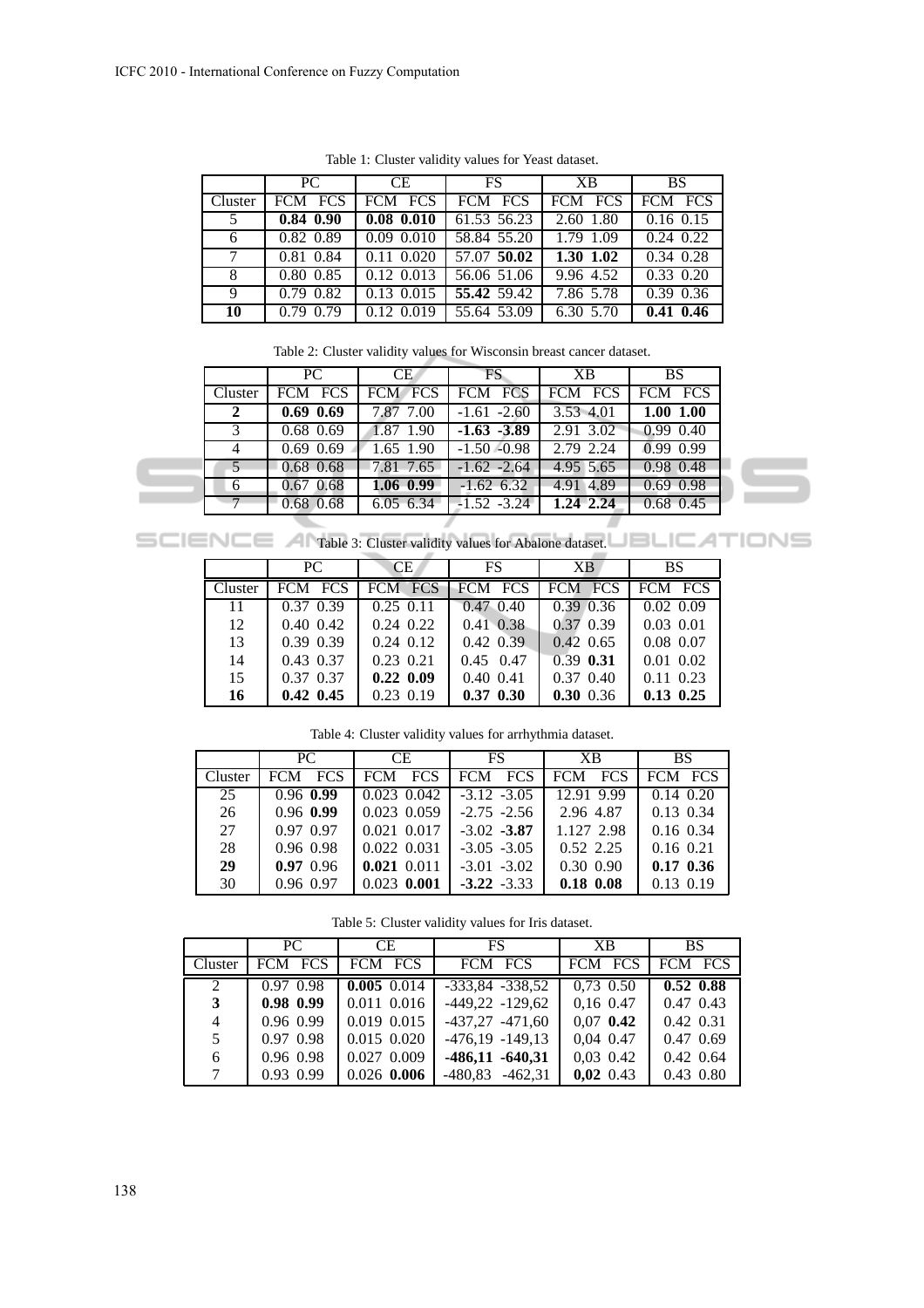use the dataset itself, except XB and FS involve the dataset structure (Halkidi et al., 2001). In the next section, we compare the performance of the above mentioned indices in determining the true number of clusters.

### **3.2 Experimental Results**

To evaluate fuzzy partitions obtained from FCM and FCS, cluster validity measures introduced previously are compared using five data sets : Yeast, Breast Cancer, Abalone, Arrhythmia and Iris. Results of this comparison are given in Tables from 1 to 5. All experiments are repeated six times on each dataset by increasing number of clusters. The number of clusters ranging between intervals adaptively to the real number of clusters (reported on the first column) and the fuzziness parameter value is  $m = 1.2$ .

Yeast data consists of 1484 samples with nine feature values and ten classes. Table 1 shows results of Yeast data for all validation methods when the number of clusters ranges from 5 to 10. While PC, CE, FS and XB fail to identify the optimal number of Yeast clusters, BS index correctly identifies it for both clustering algorithms: FCM and FCS.

Wisconsin Breast Cancer data consists of 286 samples, where each pattern has nineteen features and two clusters. Table 2 shows results of Wisconsin Breast cancer dataset, where, CE, FS and XB fail to recognize the optimum number of Yeast clusters, but BS and PC indices correctly identify the optimal number of clusters for both clustering algorithms: FCM and FCS.

Abalone dataset contains 4177 samples, where each pattern has 279 features values, and sixteen clusters. Results for Abalone dataset are given in Table 3. They show that CE fails to identify the optimal number of Yeast clusters, while, XB correctly identifies the optimam number except when the FCM algorithm is applied. However, PC, FS and BS correctly identify the optimal number of clusters for both clustering algorithms: FCM and FCS.

Arrhythmia dataset consists of 452 samples with 8 dimensional measurement spaces and 29 classes. Table 4 shows results of Arrhythmia dataset. We notice that FS and XB fail to identify the optimal number of Yeast clusters. While PC and CE correctly identify the optimal number except FCM algorithm is applied. BS correctly identifies the optimal number of clusters for both clustering algorithms.

Iris dataset contains 150 samples with four attributes and has three classes. Table 5 gives results for Iris dataset. We note that FS, XB and BS fail to identify the optimal number of Yeast clusters. CE correctly identifies the optimal number of clusters except when the FCM algorithm is applied. Only, PC correctly identifies the optimum number for both clustering algorithms: FCM and FCS.

After clustering the five datasets using the FCM and FCS, we compare them in terms of the PC and CE, FS, XB and BS values. Results show that PC yields the optimal number of clusters three times, CE identifies the correct number of clusters three times and only with FCM. Since, FS yields the correct number of clusters only one time and XB does not yield the correct number of clusters for any dataset, they are the most unreliable indices. BS yields the optimal number of clusters four times. Hence, we confirm results of (Cho and Yoo, 2006) that the Bayesian score is the most reliable clustering validity measure. However, none of the above mentioned indices correctly finds the optimal number of clusters for all data sets. Therefore, a suitable index must be selected for each data. **Contract Contract** 

# IGY PL **4 CONCLUSIONS**

In order to evaluate fuzzy partitions of two clustering algorithms, FCM and FCS, four conventional validity measures and Bayesian validation are used on five datasets. Results show the good performance of the Bayesian score as a cluster validity index and demonstrates that in comparison with conventional fuzzy indices the Bayesian validation leads to superior results. We conclude that none of the above mentioned indices leads to the correct number of clusters for all mentioned datasets. Hence, fuzzy clustering requires more investigations, where most clustering algorithms may not provide satisfactory result because no single validity measure works efficiently on different kinds of datasets. As future research, fuzzy clustering analysis from a multiple objective optimization perspective where the search should be performed over a number of often conflicting objective functions, needs to be studied.

### **REFERENCES**

- Bezdek, J. (1974). Cluster validity with fuzzy sets. *Journal of Cybernetics and Systems*, 3(3):58–72.
- Carvalho, F. (2006). A fuzzy clustering algorithm for symbolic interval data based on a single adaptive euclidean distance. In *ICONIP (3)*, pages 1012–1021.
- Cho, S. and Yoo, S. (2006). Fuzzy bayesian validation for cluster analysis of yeast cell-cycle data. *Pattern Recognition*, 39(12):2405–2414.